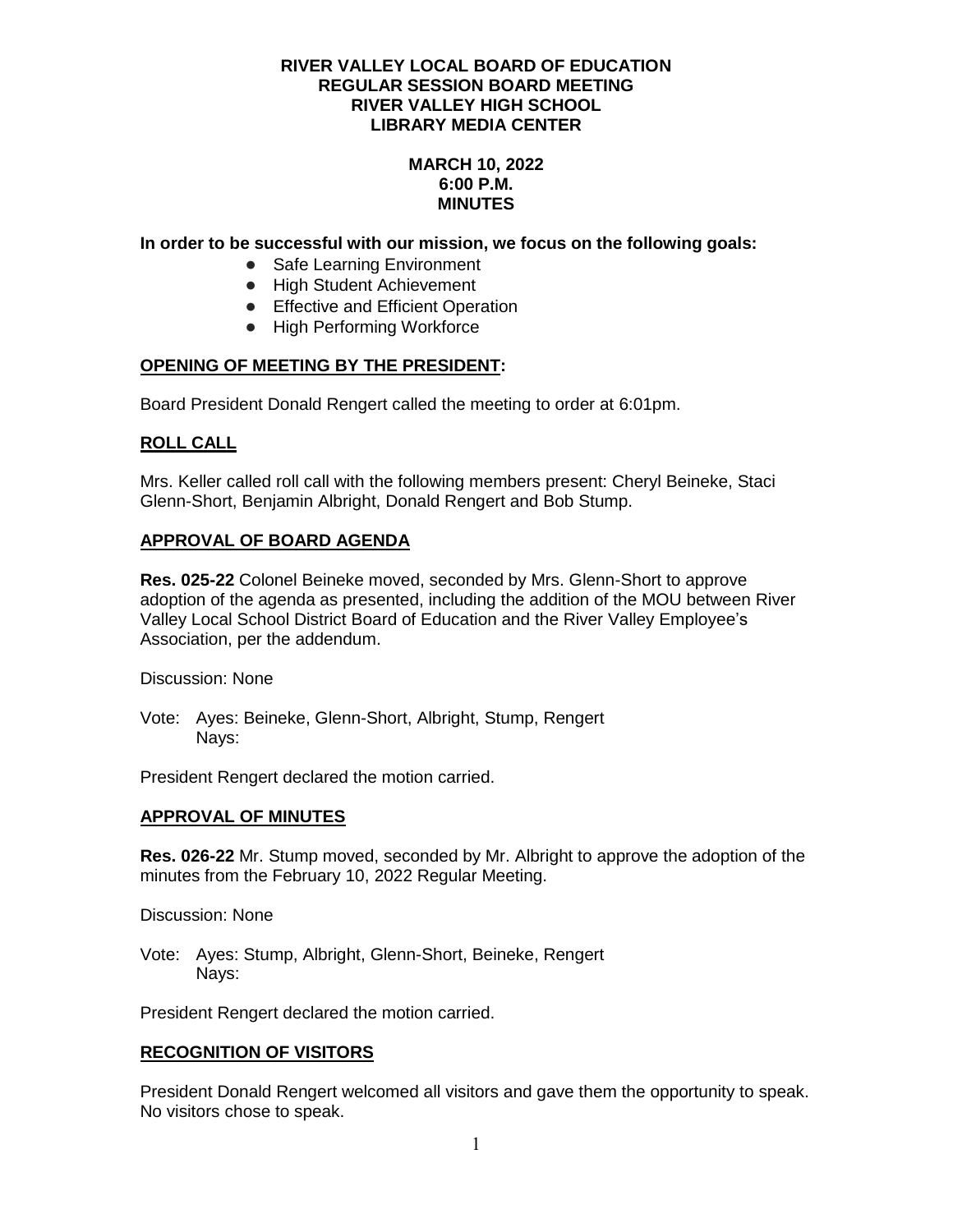#### **MARCH 10, 2022 6:00 P.M. MINUTES PUBLIC PARTICIPATION AT BOARD MEETINGS**

In order for the Board to fulfill its obligation to complete the planned agenda in an effective and efficient fashion, a maximum of 30 minutes of public participation may be permitted at each meeting.

Each person addressing the Board shall give his/her name and address. If several people wish to speak, each person is allotted three minutes until the total time of 30 minutes is used. During that period, no person may speak twice until all who desire to speak have had the opportunity to do so.

Persons desiring more time should follow the procedure of the Board to be placed on the regular agenda. The period of public participation may be extended by a vote of the majority of the board. Board Policy BDDH - Adopted October 12, 1999

# **SUPERINTENDENT'S COMMUNICATIONS/REPORTS**

# **Superintendent Shares Oral/Written Correspondence/Communications**

Mr. Wickham shares information with the Board regarding possible changes in polling locations in Marion County for the next Presidential election. If implemented, the changes would make River Valley High School a polling location instead of Dayspring. Mr. Wickham also shared that the number of COVID cases in children has drastically declined to only 11 child COVID cases last week in the state of Ohio.

**River Valley Local Schools Building Reports/Updates**: At this time, we would like to have building updates and a report from the following:

Mrs. Comstock presented on behalf of Heritage Elementary. Mrs. Comstock shared that Heritage was scheduled to have parent-teacher conferences on March 17<sup>th</sup>. Heritage participated in the have a heart food donation with Dayspring again this year and raised over 4,000 items.

Mrs. Richards presented on behalf of Liberty Elementary. Mrs. Richards shared that preschool round-up was scheduled for March  $11<sup>th</sup>$  and the i-Ready challenge has resulted in 7,570 lessons being completed building-wide.

Mr. Davis shared an update with the Board regarding the Middle School. The building is still seeing growth with i-Ready and scheduling for next year has begun.

Mr. Dutt shared that the High School has completed ACT testing, the musical in February was a success and that the choir received a superior rating at the OMEA competition in Columbus.

Mr. Gliebe presented information regarding the rescheduled professional development day that will be occurring on Friday, March 11<sup>th</sup>. This PD is being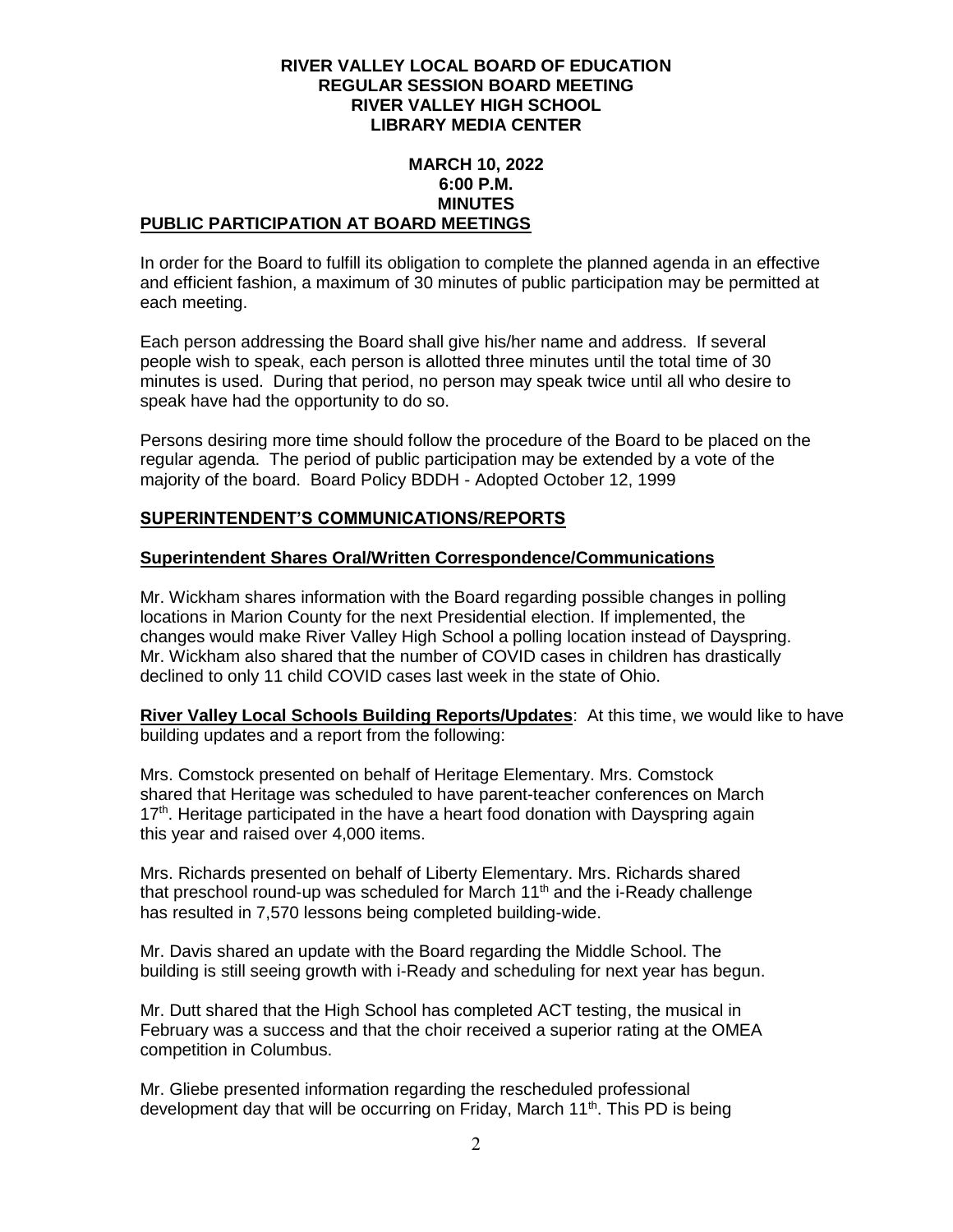#### **MARCH 10, 2022 6:00 P.M. MINUTES**

rescheduled from February  $18<sup>th</sup>$ , when we had a significant ice storm that resulted in a calamity day for staff.

**OSBA Presentation:** At this time, we would like Kenna Haycox from OSBA to provide a board policy re-write review report.

Mrs. Haycox shared the process that the District has gone through to re-write our board policies, what the committee is proposing to the Board as a whole, the structure of the policies and that the draft of the new manual will be made available to the public via the District's website prior to its adoption at our April board meeting. Once adopted, the policy manual will be available on the District website through Board Docs.

# **NEW BUSINESS**

#### **Treasurer's Report**

Mrs. Keller presented updates on the District's cash balance compared to February 2021 and the tax rates on the agenda that were approved by the County Budget Commission at the County Budget Hearing in February.

**Res. 027-22** Mr. Rengert moved, seconded by Mrs. Glenn-Short to approve the following financial information:

- 1. **Financial Reports**: Board Approval of the following financial information for the month of February, 2022:
	- a) Cash Reconciliation and Relevant Data
	- b) Appropriation Summary
	- c) Revenue Summary
- 2. **Approval of Tax Rates:** Board approval of the tax rates for tax year 2021:

# **Assesses Property Values Tax Year 2021 Collection Year 2022**

**Assessed Values** Tax Year **2021 2020**

Residential/Agricultur

e 236,836,460 235,342,910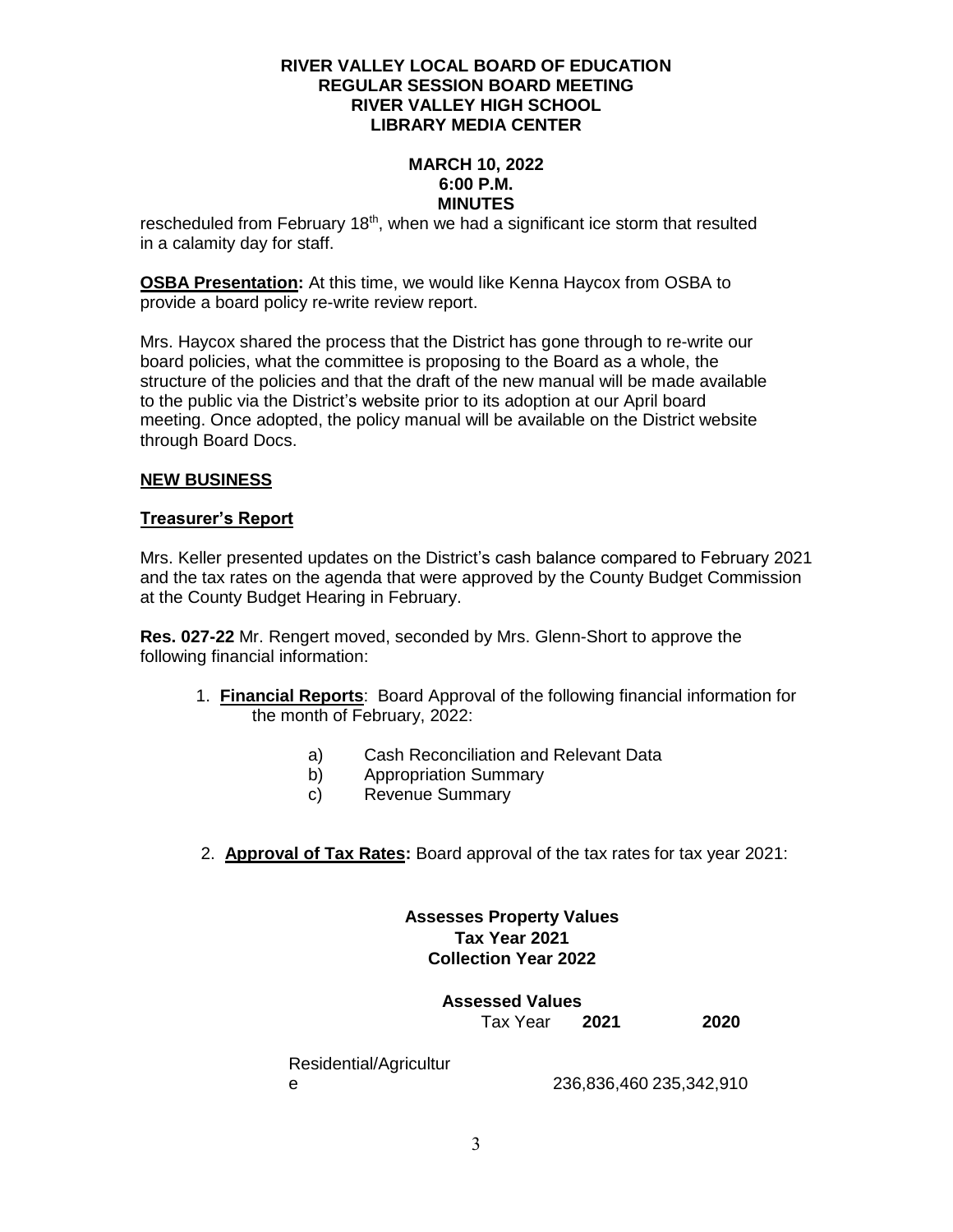#### **MARCH 10, 2022 6:00 P.M. MINUTES**

**Other** Real\*\*

 72,430,890 68,817,330 Public Utility Real 395,840 363,280

Public Utility Personal

19,609,330 17,141,470

Total 329,272,520 321,664,990

\*\*Other real includes commercial, industrial and mineral properties

| Purpose                     | Full<br>Millage | <b>Eff Mills</b><br>Res/Ag | Eff Mills/<br><b>Other Real</b> | Est Yield @<br>95%- All<br>Classes |
|-----------------------------|-----------------|----------------------------|---------------------------------|------------------------------------|
|                             |                 |                            |                                 |                                    |
| Inside:                     |                 |                            |                                 |                                    |
| General                     | $4.2*$          | 4.2                        | 4.2                             | 1,313,797                          |
| Outside:                    |                 |                            |                                 |                                    |
| 76 Current                  | $23.6*$         | 13.782872                  | 15.857571                       | 4,637,826                          |
| 78 Current                  | $3.2*$          | 2.091408                   | 2.407555                        | 696,736                            |
|                             |                 |                            |                                 |                                    |
| 07 Emergency                | 2.60            | 2.60                       | 2.60                            | 813,303                            |
| Bond Levy:                  |                 |                            |                                 |                                    |
| Construction<br><b>OSFC</b> | 3.74            | 3.74                       | 3.74                            | 1,169,905                          |
| Maintenance                 | 0.5             | .323391                    | .466473                         | 114,349                            |
|                             |                 |                            |                                 |                                    |
|                             |                 |                            |                                 |                                    |
| Total TY 2021               |                 | 37.84 26.737671            | 29.271599                       | 8,745,916                          |
| TY 2020<br>Total            | 38.01           | 26.909832                  | 30.057630                       | 8,610,791                          |
| <b>TY 2019</b><br>Total     | 38.01           | 26.831899                  | 29.993122                       | 8,545,830                          |
|                             |                 |                            |                                 |                                    |
| *20 Mill status             |                 | 20.074280                  | 22.465126                       |                                    |

**Calendar year collection potential with rollback and homestead:**

3. **Appropriation Modifications:** Board approval of the following appropriation adjustments:

 <sup>-</sup> Increase Fund 034 by \$25,000 due to the transfer approved at February's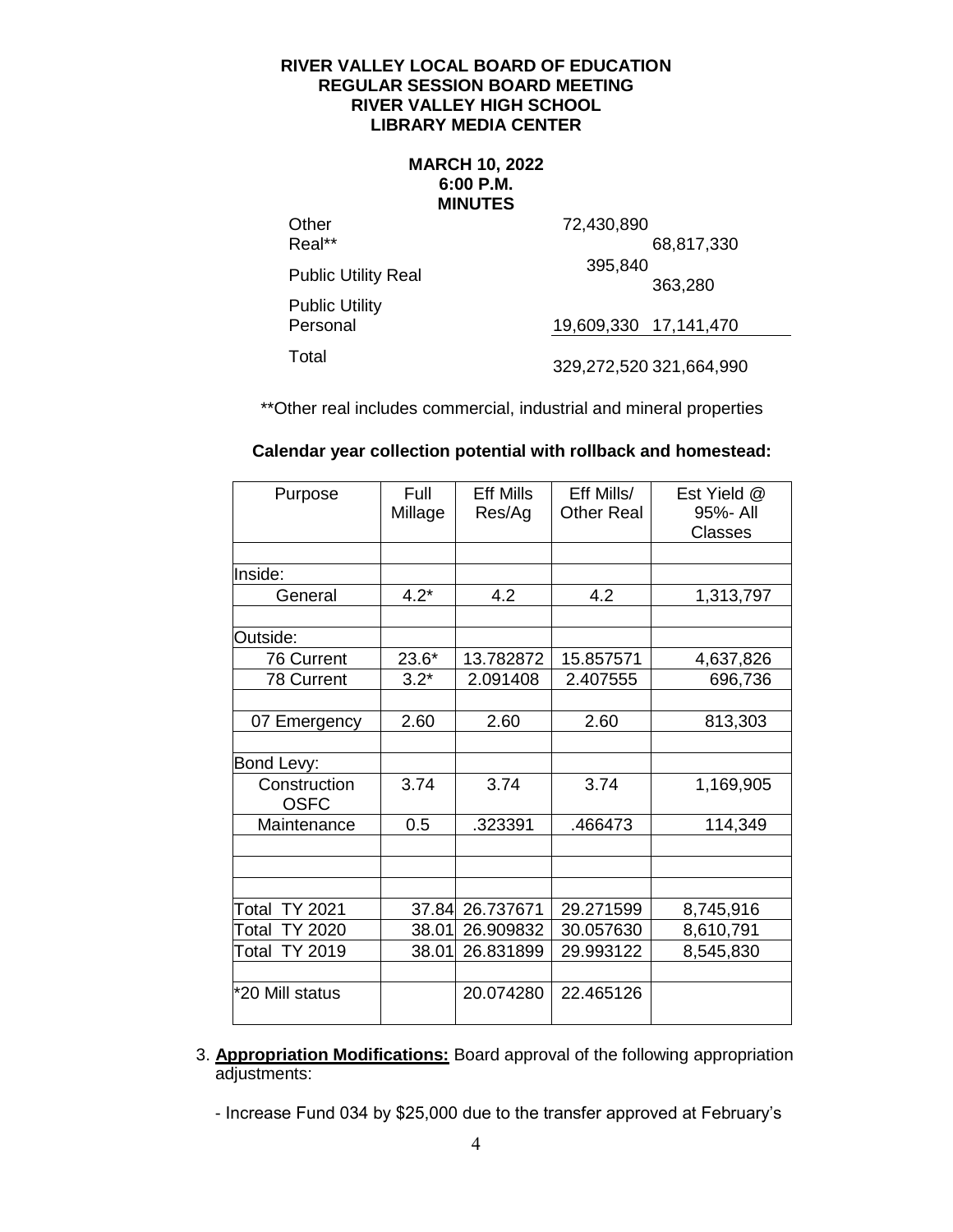#### **MARCH 10, 2022 6:00 P.M. MINUTES**

meeting providing additional funds available for this year.

- Increase Fund 507 by \$17,935.43 due to grant reallocations at ODE.
- Increase Fund 510 by \$16,977 due to being awarded covid relief grants through Ohio Department of Job and Family Services
- Increase Fund 516 due to grant reallocations at ODE.
- Decrease Fund 572 by \$1,923.49 due to grant reallocations at ODE.
- Increase Fund 587 by \$114.71 due to grant reallocations at ODE.
- Increase Fund 590 by \$319.90 due to grant reallocations at ODE.
- Increase Fund 009 by \$25,000 due to an increase in needs for chromebook parts and replacements through the District's Chromebook Protection Plan.

Discussion: None

Vote: Ayes: Rengert, Glenn-Short, Albright, Stump, Beineke Nays:

President Rengert declared the motion carried.

#### **Superintendent Reports / Recommendations**

**Res. 028-22** Mr. Stump moved, seconded by Colonel Beineke to approve the following information:

- 1. **Agreements/Resolutions**:
	- a. **Resolution: Approval of the Agreement Between Sheakley and River Valley Local Schools**: Board approval of an agreement between River Valley Local Schools and Sheakley to participate in their Group Retrospective Rating Program for Workers' Compensation services, as presented in your background materials.
	- b. **Resolution: Agreement Between River Valley Local Schools and the North Central Ohio Educational Service Center (NCOESC):** Board approval of the updated County Service Agreement between River Valley Locals Schools and North Central Ohio Educational Service Center for 2021-2022, as presented in your background materials.
	- c. **Resolution: Agreement Between River Valley Local Schools and Perry ProTech:** Board approval of the maintenance agreement between River Valley Local Schools and Perry ProTech, as presented in your background materials.
	- d. **Resolution: 2021-2022 Substitute Rates:** Board approval of the revised 2021-2022 Substitute Rates as presented in your background materials.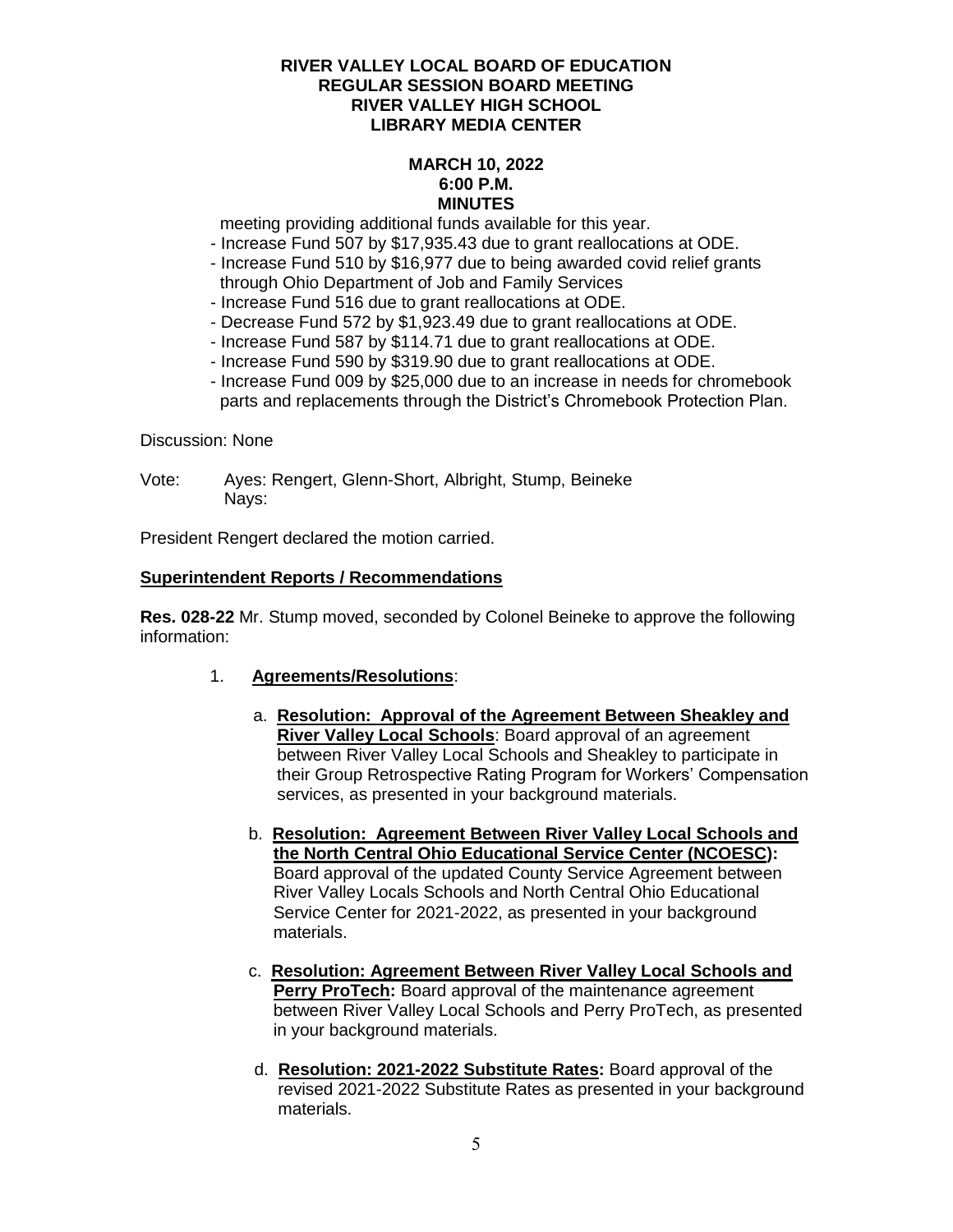# **MARCH 10, 2022 6:00 P.M. MINUTES**

e. **Resolution: Agreement Between River Valley Local Schools and River Education Services, INC.:** Board approval of the agreement between RVLSD and River Education Services, INC. for the sole purpose of providing education services in accordance with placement at the River Education Services, INC "Leap Program".

# f. **Resolution: Agreement Between River Valley Local Schools and LearnWell:**

 Board approval of a contract between River Valley Local Schools and LearnWell to serve one of our students for the 2021-2022 school year, as outlined in your background materials.

- g. **Resolution: Agreement Between River Valley Local Schools and The SpyGlass Group, LLC**: Board approval of the Audit Agreement between River Valley Local Schools and The SpyGlass Group, LLC, as presented in your background materials.
- h. **Resolution: Agreement Between River Valley Local Schools and Specialized Education of Ohio**: Board approval of a contract between River Valley Local Schools and the Specialized Education of Ohio, Inc. that owns and operates the Bucyrus Center for Autism and Dyslexia to serve one of our students with autism for the 2021-2022 school year, as presented in your background materials.
- i. **Resolution: 2022-2023 Calendar:** Board approval of the 2022-2023 school calendar, as presented in your background materials.
- j. **Resolution: Memorandum of Understanding (MOU) Between River Valley Local School District Board of Education and the River Valley Employee's Association:** Board approval to amend the current Collective Bargaining Agreement (CBA), as presented in your background materials.

# Discussion: None

Vote: Ayes: Stump, Beineke, Albright, Glenn-Short, Rengert Navs:

President Rengert declared the motion carried.

# **Certificated Personnel**

**Res. 029-22** Colonel Beineke moved, seconded by Mr. Albright to approve the following information: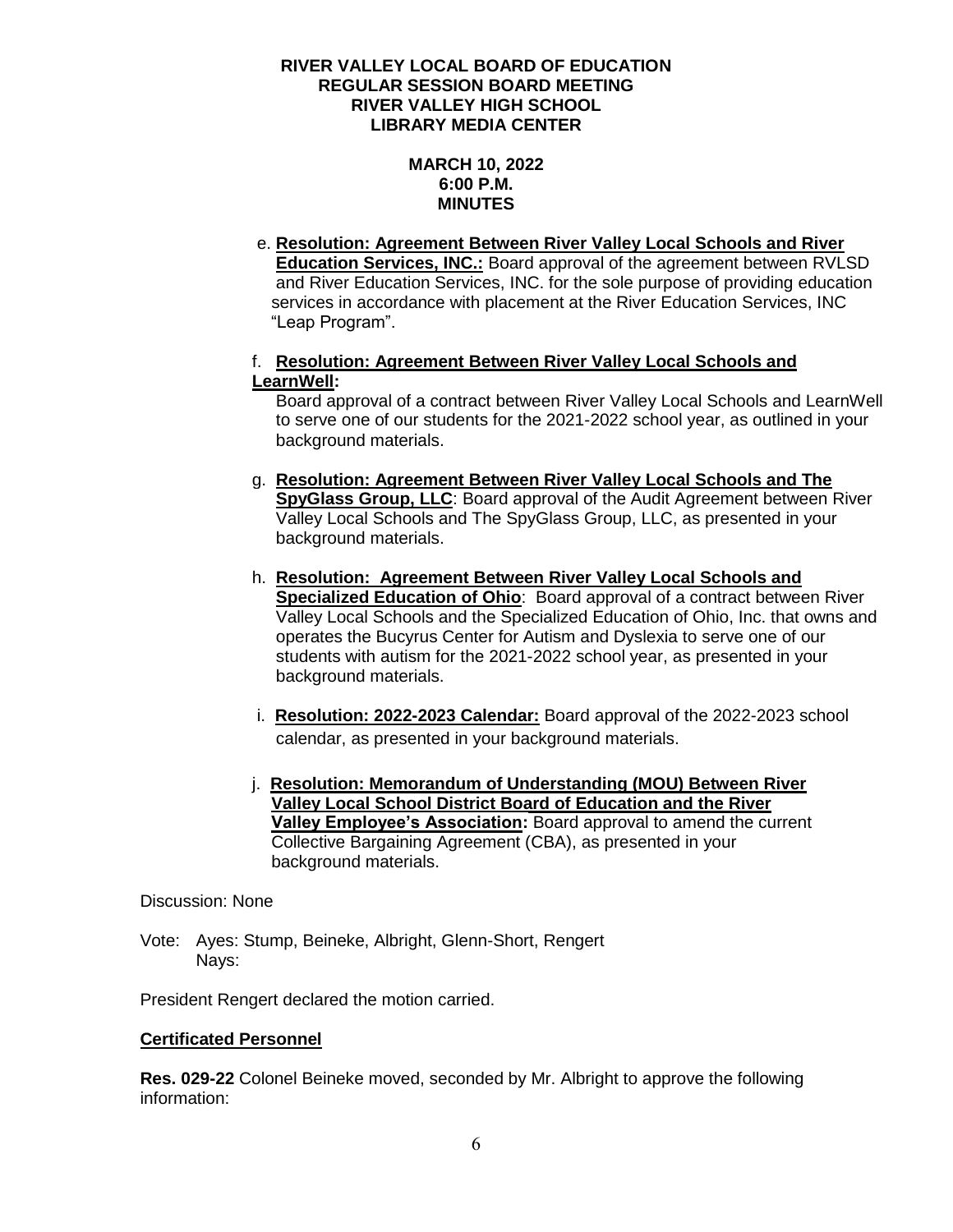# **MARCH 10, 2022 6:00 P.M. MINUTES**

- a. **Certificated Personnel – Retirement:** Board approval to accept the letter of retirement from Sue Jacob, Career Exploration Teacher at River Valley Middle School, effective July 31,2022, with regrets and best wishes and as presented in your background materials. .
- b. **Certificated Personnel – Resignation**: Board approval to accept a letter of resignation from Mary Jordan, permanent elementary gym substitute, effective February 17, 2022, with best wishes, and as presented in your background materials.
- c. **Certificated Personnel – Resignation**: Board approval to accept a letter of resignation from Traci Lott, 7th Grade Language Arts at River Valley Middle School, effective July 31, 2022, with best wishes, and as presented in your background materials.
- d.**Certificated Personnel – Resignation**: Board approval to accept a letter of resignation from Benjamin Schaad, Intervention Specialist at River Valley Middle School, effective July 31, 2022, with best wishes, and as presented in your background materials.
- e. **Certificated Personnel – Resignation**: Board approval to accept a letter of resignation from Julie Renner, Kindergarten Teacher at Liberty Elementary School, effective July 31, 2022, with best wishes, and as presented in your background materials.
- f. **Certificated Personnel - Administrative Contract:** Board approval to grant a two (2) year administrative contract to Lori Augenstein, Occupational Therapist, effective August 1, 2022 through July 31, 2025. Contingent upon completion of any necessary requirements for employment/certification, and as reflected in your background materials.
- g. **Certificated Personnel – MOU**: Board approval to enter into an MOU agreement with Jonathan Edwards to receive reimbursement through the Teacher Credentialing Grant for College Credit Plus (CCP) Coursework, contingent upon completion of any necessary requirements for employment/certification, and as reflected in your background materials.
- h. **Certificated Personnel - Substitute Teacher Approval:** Board approval of the updated Substitute Teacher List as recommended by the North Central Ohio ESC and presented in your background materials.

# Discussion: None

Vote: Ayes: Beineke, Albright, Glenn-Short, Stump, Rengert Nays: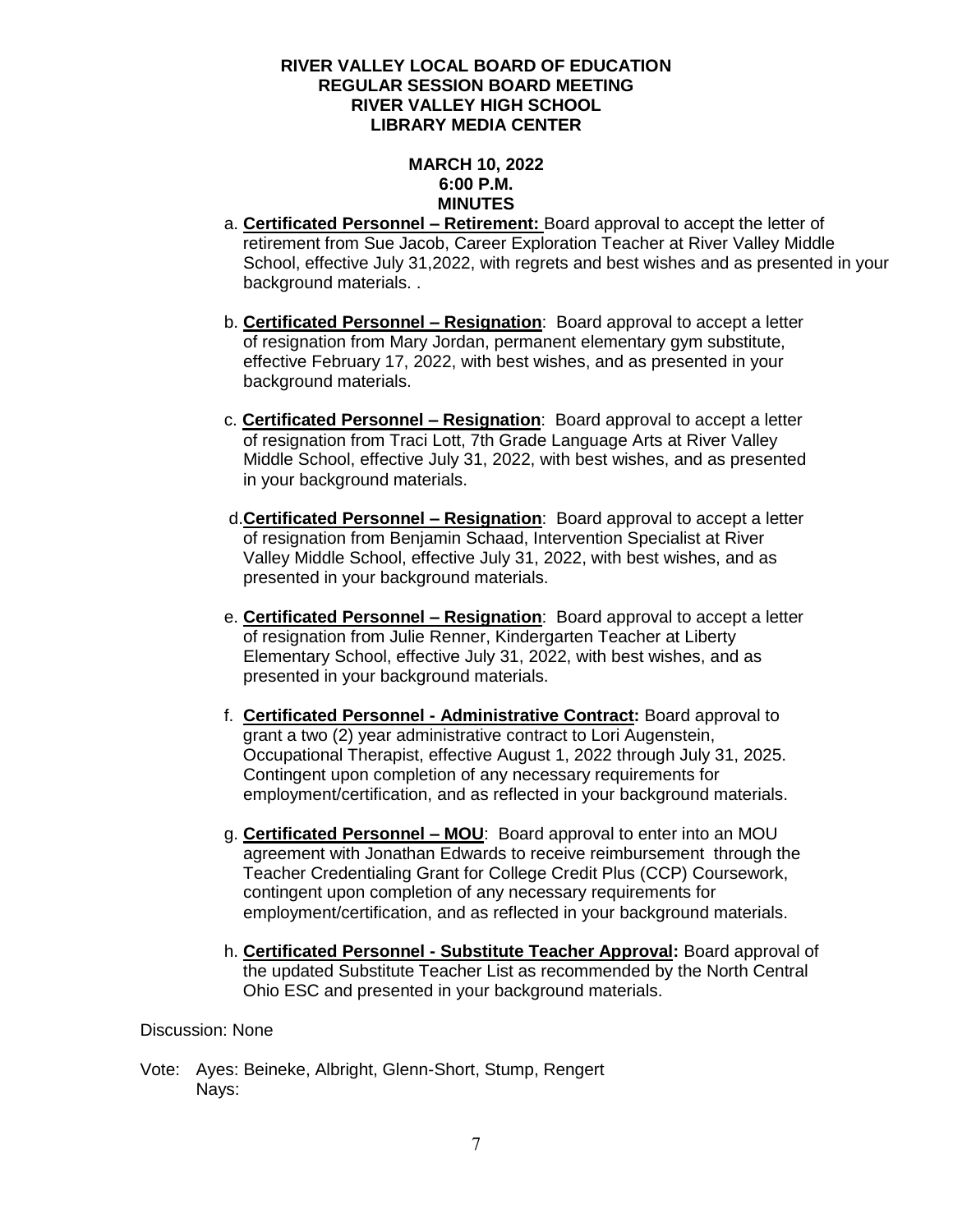# **MARCH 10, 2022 6:00 P.M. MINUTES**

President Rengert declared the motion carried.

#### **Classified Personnel**

**Res. 030-22** Mr. Stump moved, seconded by Mr. Albright to approve the following information:

a. **Classified Personnel – Resignation:** Board approval to accept the letter of resignation from Scott Hoffman, Transportation Supervisor at River Valley Local Schools, effective March 8, 2022, with regrets and best wishes and as presented in your background materials.

b. **Certificated Personnel – Retirement:** Board approval to accept the letter of retirement from Jay Woodruff, Bus Driver at River Valley Local Schools, effective February 28, 2022, with regrets and best wishes and as presented in your background materials.

c. **Classified Personnel – Employment**: Board approval to employ Michelle Martin, on a one year limited contract, effective March 7, 2022, as a Bus Driver at River Valley Local Schools, for the 2021-2022 school year, contingent upon completion of any necessary requirements for employment/certification, and as reflected in your background materials.

d. **Classified Personnel - Continuing Contract Recommendations:** Board approval

 to grant a continuing contract to Shannon Ward, River Valley High School Secretary, beginning with the 2021-2022 school year, contingent upon completion of any necessary requirements for employment/certification, and as reflected in your background materials.

(Previously on the May agenda as a two year contract)

e. **Classified Personnel – Administrative Contract:** Board approval to grant a three

 (3) year administrative contract to Eline Widman, Payroll Specialist, effective August 1, 2022 through July 31, 2025. Contingent upon completion of any necessary requirements for employment/certification, and as reflected in your background materials.

f. **Classified Personnel - Administrative Contract:** Board approval to grant a three (3) year administrative contract to Brad Morrow, Supervisor of Building and Grounds, effective August 1, 2022 through July 31, 2025. Contingent upon completion of any necessary requirements for employment/certification, and as reflected in your background materials.

g. **Classified Personnel - Administrative Contract:** Board approval to grant a three

(3) year administrative contract to Brent Herdman, Director of Food Services,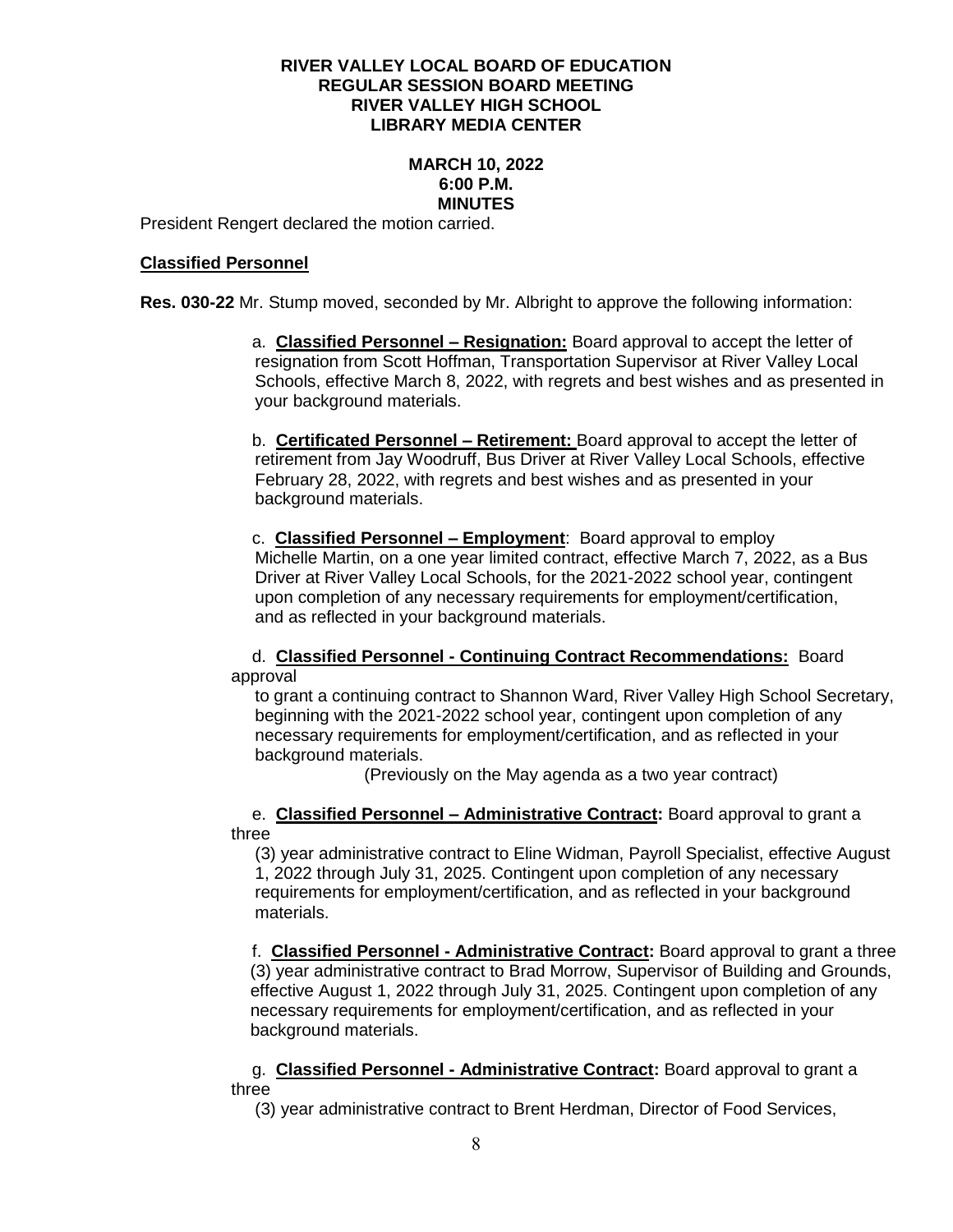#### **MARCH 10, 2022 6:00 P.M. MINUTES**

 effective August 1, 2022 through July 31, 2025. Contingent upon completion of any necessary requirements for employment/certification, and as reflected in your background materials.

h. **Classified Personnel - Limited Contract Recommendations:** Board approval to grant limited contracts to the following individuals beginning with the 2022-2023 school year, contingent upon completion of necessary requirements for certification/ licensure:

# **One Year**:

Annie Tressler - Family Liaison - dependent on Title I Funding

- i. **Classified Personnel - Interim:** Board approval to employ Lois Bowdre, as an Interim Transportation Supervisor, for an initial period of four weeks. Contingent upon completion of any necessary requirements for employment/certification, and as reflected in your background materials.
- j. **Classified Personnel - Interim:** Board approval to employ Ben Lyon, as an Interim Transportation Supervisor, for an initial period of four weeks. Contingent upon completion of any necessary requirements for employment/certification, and as reflected in your background materials.
- k. **Classified Personnel – Substitute**: Board approval to employ Michelle Martin as a classified substitute, on an as needed basis, with River Valley Local Schools, contingent upon completion of any necessary requirements for employment/ certification, per information in your background materials.

Discussion: None

Vote: Ayes: Stump, Albright, Glenn-Short, Beineke, Rengert Nays:

President Rengert declared the motion carried.

#### **Daycare**

**Res. 031-22** Mr. Rengert moved, seconded by Colonel Beineke to approve the following information:

> a. **Daycare - Employment**: Board approval to employ Laura Hoffman as a Daycare Aide at Liberty Elementary School for the 2021-2022 school year, contingent upon completion of any necessary requirements for employment/certification, and as reflected in your background materials.

Discussion: None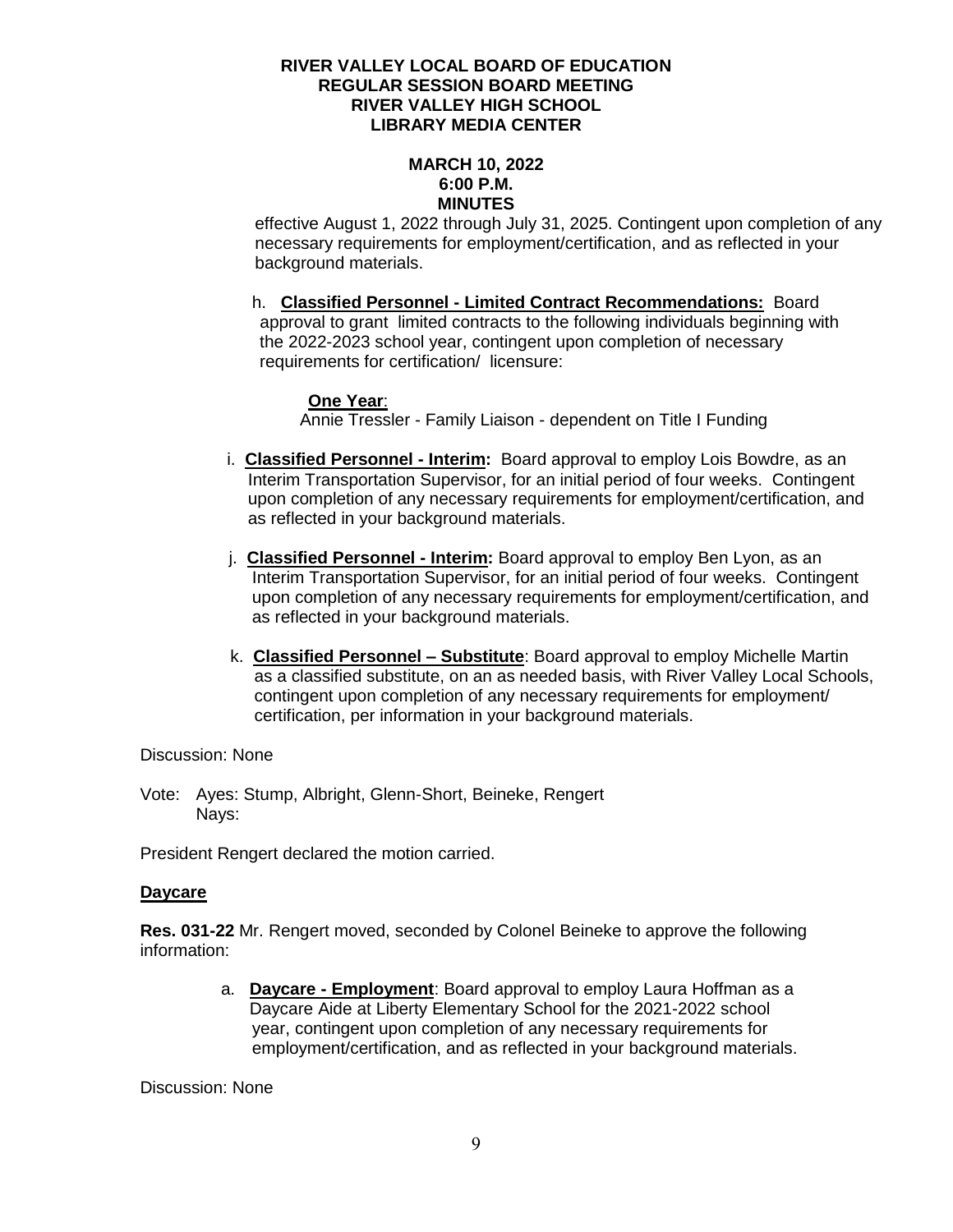# **MARCH 10, 2022 6:00 P.M. MINUTES**

Vote: Ayes: Rengert, Beineke, Albright, Glenn-Short, Stump Nays:

President Rengert declared the motion carried.

# **SACC**

**Res. 032-22** Colonel Beineke moved, seconded by Mr. Albright to approve the following information:

> a. **SACC - Employment:** Board approval to employ the following people as a SACC Aide at Heritage Elementary School during the 2021-2022 school year, contingent upon completion of any necessary requirements for employment/certification, and as reflected in your background materials. Mason Faux Ally McCurdy - Effective February 1, 2022

#### Discussion: None

Vote: Ayes: Beineke, Albright, Glenn-Short, Stump, Rengert Navs:

President Rengert declared the motion carried.

# **Supplementals**

**Res. 033-22** Mr. Albright moved, seconded by Mr. Stump to approve the following information:

> WHEREAS, this Board has posted positions as being available to employees of the district who hold educator licenses, and no such employee meeting all of the Board's qualifications has applied for, been offered, and accepted such positions, and

 WHEREAS, this board then advertised these positions as being available to licensed individuals not employed by this district, and no such person meeting all of the Board's qualifications has applied for, been offered, and accepted such positions,

 BE IT THEREFORE RESOLVED that coaching positions may be granted to non-licensed individuals for the 2021-2022 school year, contingent upon completion of any necessary requirements for employment/certification, per information in your background materials.

# a. **Supplemental - Employment:**

Jena Beaver - Middle School Assistant Track Coach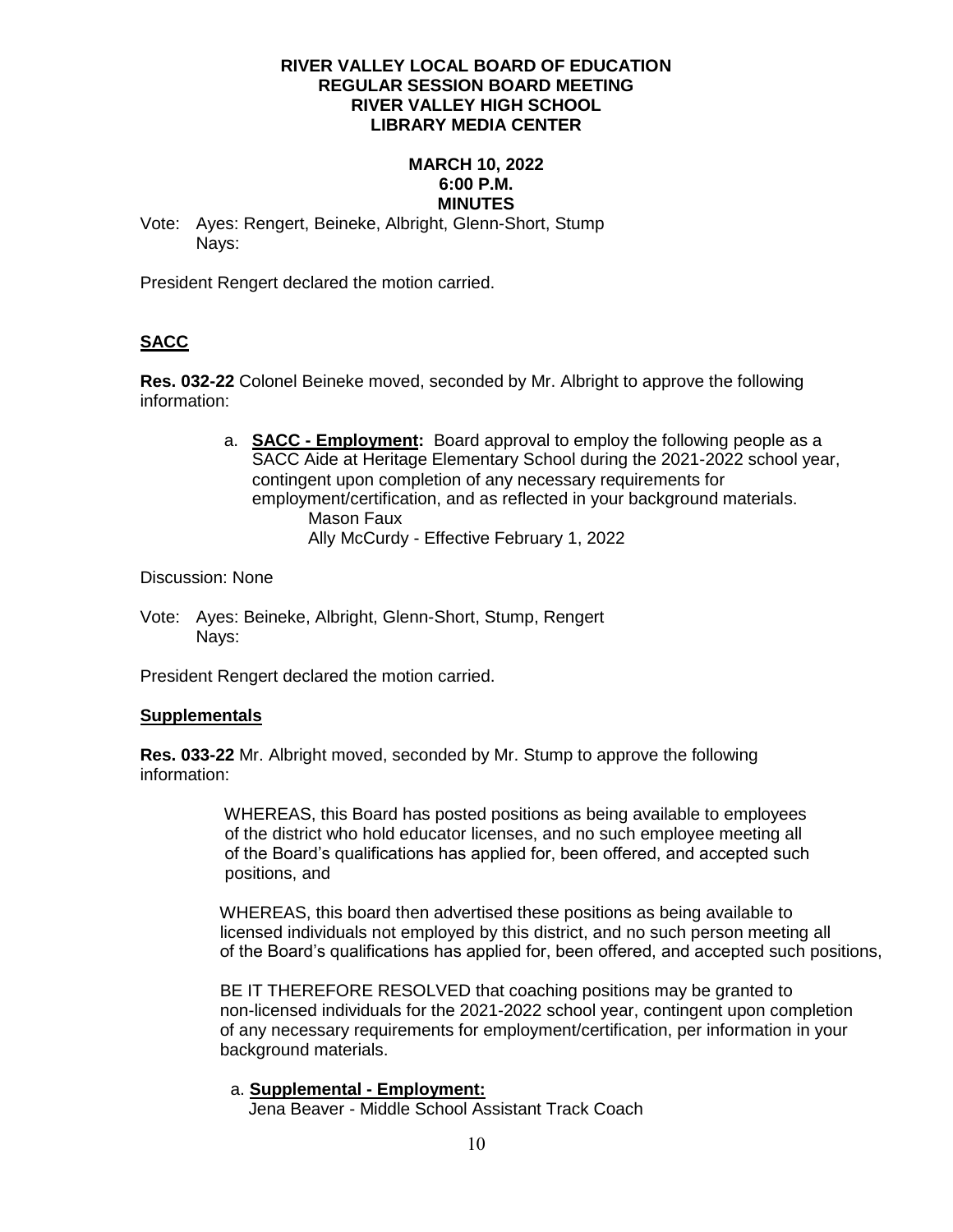#### **MARCH 10, 2022 6:00 P.M. MINUTES**

 Jim Denton - Middle School Head Track Coach Joe House - High School Musical Set Director Travis Stout - Swim Sectionals Site Manager

Discussion: None

Vote: Ayes: Albright, Stump, Glenn-Short, Beineke, Rengert Nays:

President Rengert declared the motion carried.

# **Wellness Plan**:

**Res. 034-22** Colonel Beineke moved, seconded by Mr. Stump to approve the following information:

 a. **Wellness Plan Revisions– Approval of Revised Wellness Plan:** Board approval of the revised Wellness Plan, as required by the Ohio Department of Education and as presented in your background materials.

Discussion: None

Vote: Ayes: Beineke, Stump, Albright, Glenn-Short, Rengert Nays:

President Rengert declared the motion carried.

#### **Students**

**Res. 035-22** Mr. Albright moved, seconded by Mr. Stump to approve the following information:

 a. **Extended Field Trip Preliminary and Final Approval:** Board preliminary and/or final approval of an extended field trip by the High School Girls' Softball Team for team bonding and to attend an OSU softball game,in Columbus, Ohio on Saturday, April 30, 2022 through Sunday, May 1, 2022. As presented in your background materials.

Discussion: None

Vote: Ayes: Albright, Stump, Glenn-Short, Beineke, Rengert Nays:

President Rengert declared the motion carried.

# **Executive Session**